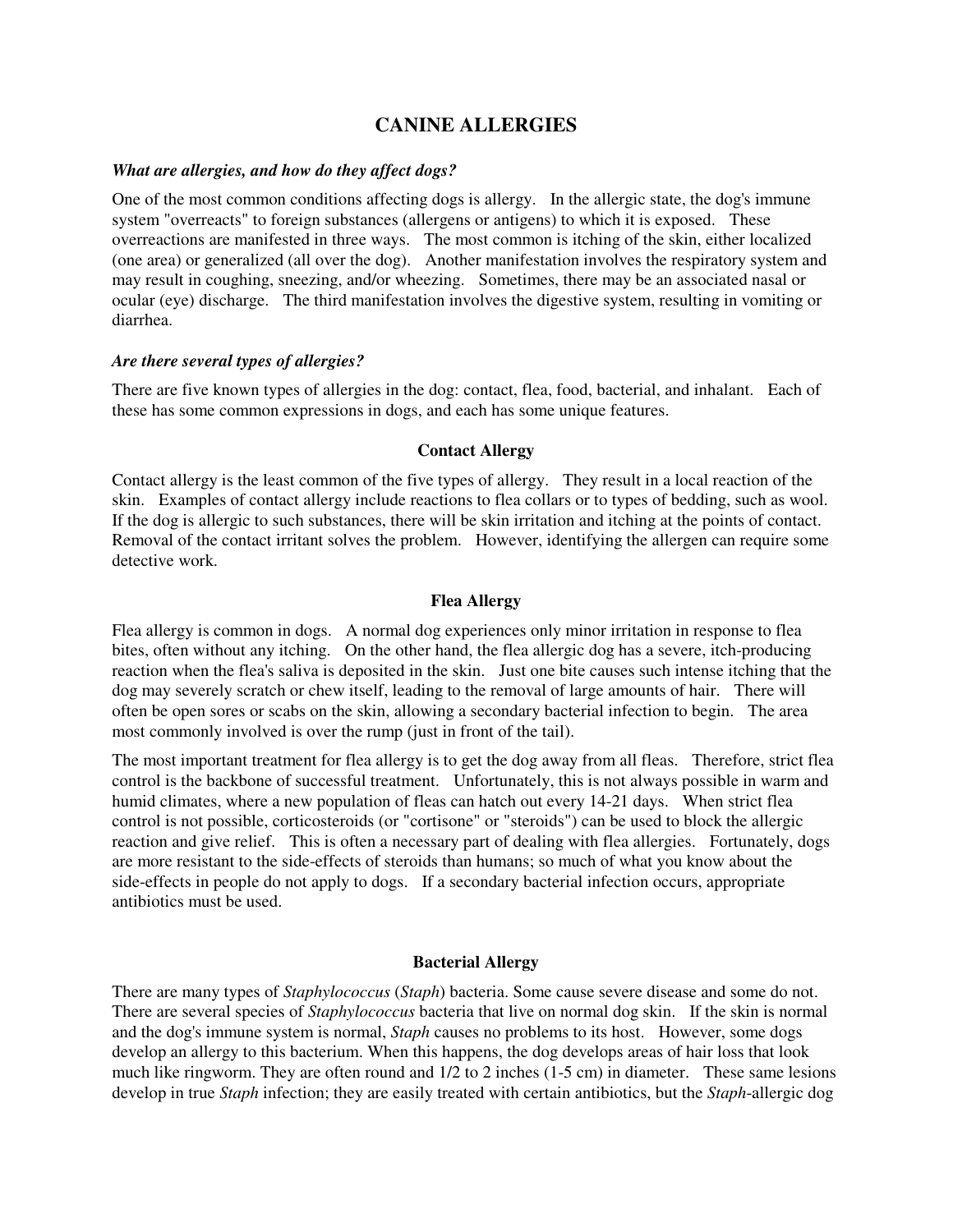has recurrent "*Staph* infections." The lesions will usually clear with appropriate antibiotics but return as soon as antibiotics are discontinued. After a while, some dogs become resistant to antibiotic treatment.

Treatment of *Staph* allergy involves antibiotics to control the immediate problem and desensitization with *Staph* antigen for long-term relief.

## **Inhalant Allergy**

The most common type of allergy is the inhalant type, or atopy. Dogs may be allergic to all of the same inhaled allergens that affect humans. These include tree pollens (cedar, ash, oak, etc.), grass pollens (especially Bermuda), weed pollens (ragweed, etc.), molds, mildew, and the house dust mite. Many of these allergies occur seasonally, such as ragweed, cedar, and grass pollens. However, others are with us all the time, such as molds, mildew, and house dust mites. When humans inhale these allergens, we express the allergy as a respiratory problem; it is sometimes called "hay fever." The dog's reaction, however, usually produces severe, generalized itching. In fact, the most common cause of itching in the dog is inhalant allergy.

Most dogs that have inhalant allergy react to several allergens. If the number is small and they are the seasonal type, itching may last for just a few weeks at a time during one or two periods of the year. If the number of allergens is large or they are present year-round, the dog may itch constantly.

Treatment depends largely on the length of the dog's allergy season. It involves three approaches:

1. **Anti-inflammatory.** Anti-inflammatory therapy will dramatically block the allergic reaction in most cases. Steroids ("cortisone") may be given orally or by injection, depending on the circumstances. If steroids are appropriate for your dog, you will be instructed in their proper use. Antihistamines can be of value in treating many allergic dogs or can significantly decrease the amount of steroid needed to provide relief for other dogs. Fatty acid supplementation can also be implemented with steroids and antihistamines. This is a non-specific approach, which does not treat the allergy, only the complications of the allergic state (itching).

2. **Shampoo therapy.** Many dogs are helped considerably by frequent bathing with a hypoallergenic shampoo. It has been demonstrated that some allergens may be absorbed through the skin. Frequent bathing is thought to reduce the amount of antigen exposure through this route. In addition to removing surface antigen, bathing alone will provide some temporary relief from itching and may allow the use of a lower dose of steroids.

3. **Hyposensitization.** The third major form of allergy treatment is hyposensitization with specific antigen injections (or "allergy shots"). Once the specific sources of allergy are identified, very small amounts of the antigen are injected weekly. The purpose of this therapy is to reprogram the body's immune system. It is hoped that as time passes, the immune system will become less reactive to the problem-causing allergens. If hyposensitization appears to help the dog, injections will continue for several years. For most dogs, a realistic goal is for the itching to be significantly reduced in severity; in some dogs, itching may completely resolve. Generally, steroids are only used on a brief and intermittent basis. This therapeutic approach is recommended for the middle-aged or older dog that has year round itching caused by inhalant allergy. This approach is not successful with food allergy.

Although hyposensitization is the ideal way to treat inhalant allergy, it does have some drawbacks and may not be the best choice in certain circumstances and for these reasons:

1. **Cost:** This is the most expensive form of treatment.

**2. Age of the Patient:** Because many dogs develop additional allergies as they get older, young dogs may need to be retested 1-3 years later.